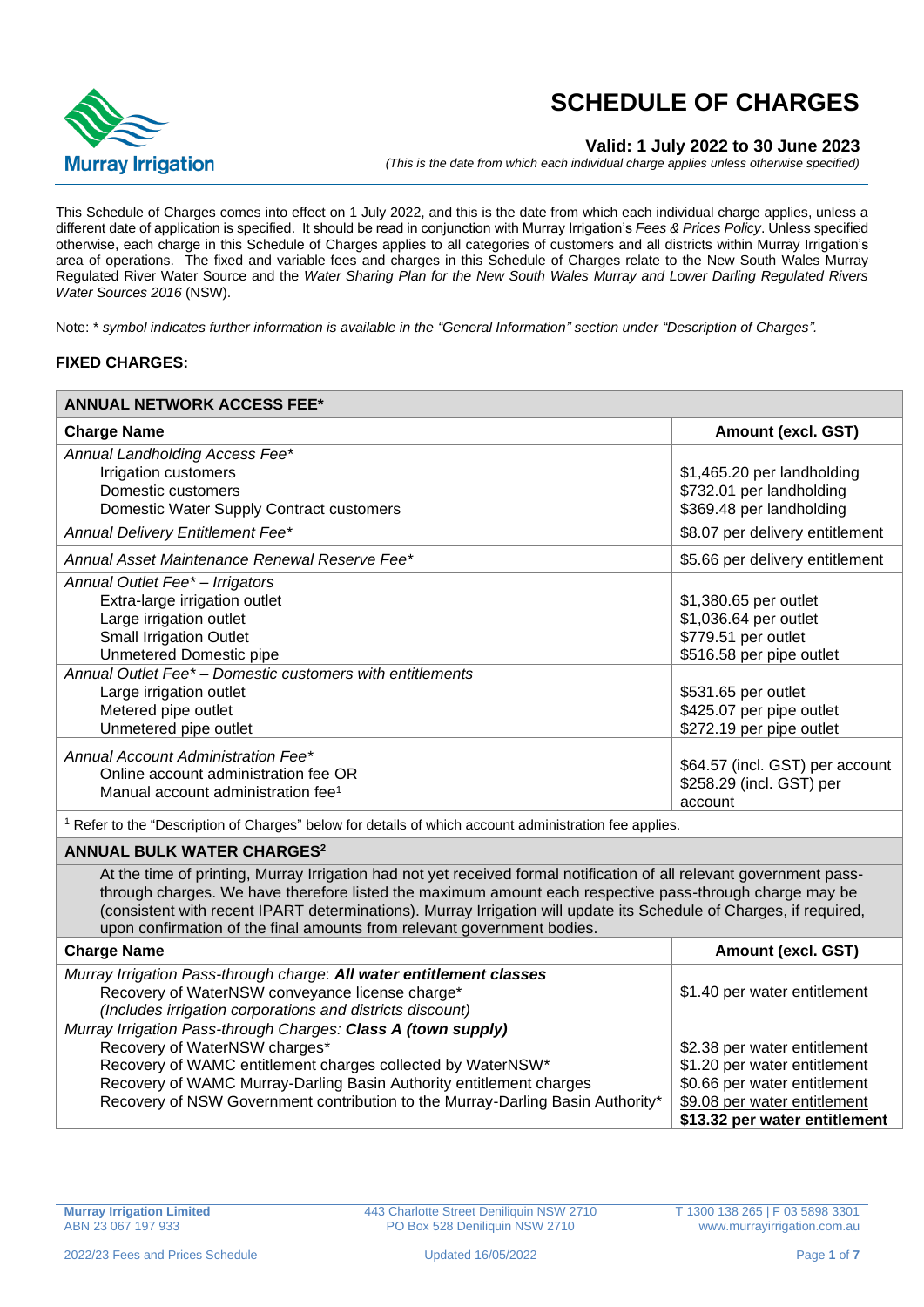

### **Valid: 1 July 2022 to 30 June 2023**

*(This is the date from which each individual charge applies unless otherwise specified)*

| Murray Irrigation Pass-through Charges: Class B (high security)                                                                                    |                               |
|----------------------------------------------------------------------------------------------------------------------------------------------------|-------------------------------|
| Recovery of WaterNSW charges*                                                                                                                      | \$2.38 per water entitlement  |
| Recovery of WAMC entitlement charges collected by WaterNSW*                                                                                        | \$1.20 per water entitlement  |
| Recovery of WAMC Murray-Darling Basin Authority entitlement charges                                                                                | \$0.66 per water entitlement  |
| Recovery of NSW Government contribution to the Murray-Darling Basin Authority*                                                                     | \$9.08 per water entitlement  |
|                                                                                                                                                    | \$13.32 per water entitlement |
| Murray Irrigation Pass-through Charges: Class C (general security)                                                                                 |                               |
| Recovery of WaterNSW charges*                                                                                                                      | \$1.04 per water entitlement  |
| Recovery of WAMC entitlement charges collected by WaterNSW*                                                                                        | \$1.20 per water entitlement  |
| Recovery of WAMC Murray-Darling Basin Authority entitlement charges                                                                                | \$0.66 per water entitlement  |
| Recovery of NSW Government contribution to the Murray-Darling Basin Authority*                                                                     | \$3.99 per water entitlement  |
|                                                                                                                                                    | \$6.89 per water entitlement  |
| <sup>2</sup> The "Bulk Water Charge", as defined in the Fees and Prices Policy, is the fee per water entitlement based on the recovery of the fees |                               |
| noughle by Murroy Irrigation to WaterNCW in connection with its conces licences. WaterNCW also collecte eberges an behalf of the                   |                               |

payable by Murray Irrigation to WaterNSW in connection with its access licences. WaterNSW also collects charges on behalf of the Water Administration Ministerial Corporation and the Murray-Darling Basin Authority. For more information on pass-through charges refer to the "Description of Charges" below.

### **VARIABLE CHARGES:**

## **WATER USAGE FEES (excl. GST)**

|                                                                                      | <b>Standard Water Usage Fee*</b> |                                    | <b>Casual Usage Fee*</b>                       |           |
|--------------------------------------------------------------------------------------|----------------------------------|------------------------------------|------------------------------------------------|-----------|
|                                                                                      | <b>Tier One</b><br>(0-5ML usage) | <b>Tier Two</b><br>(6-100ML usage) | Tier Three <sup>4</sup><br>(above 100ML usage) | Above OML |
| Pass-through charge<br>(Recovery of Government<br>water usage charges) $3$<br>per ML | \$6.17                           | \$6.17                             | \$6.17                                         | \$6.17    |
| Murray Irrigation delivery<br>fee per ML*                                            | \$54.68                          | \$14.77                            | \$7.36                                         | \$55.60   |
| <b>Total Amount per ML</b>                                                           | \$60.85                          | \$20.94                            | \$13.53                                        | \$61.77   |

<sup>3</sup> This charge is the sum of the following pass-through charges:

Recovery of WaterNSW charge: \$3.08

Recovery of WAMC water take charges\*: \$0.87

Recovery of WAMC Murray-Darling Basin Authority water take charges: \$0.28

Recovery of NSW Government's contribution to the Murray-Darling Basin Authority charge: \$1.94

<sup>4</sup> Murray Irrigation entered into an Environmental Water Delivery Agreement dated 15 December 2016 with the NSW Department of Planning, Industry and Environment (DPIE) (formerly the Office of Environment and Heritage). Under the agreement, the variable fee payable by DPIE is the tier three rate but it is payable in respect of all water delivered at the request of DPIE from the first megalitre, regardless of the total volume delivered. The tier one and tier two rates do not apply to water delivered at the request of DPIE.

| <b>DRAINAGE FEES* (excl. GST)</b>            |                                                                                                                                                               |                                                  |                                   |
|----------------------------------------------|---------------------------------------------------------------------------------------------------------------------------------------------------------------|--------------------------------------------------|-----------------------------------|
| District category <sup>5</sup><br>(District) | Farms to which charge applies                                                                                                                                 | <b>Fixed fees</b><br>per delivery<br>entitlement | Variable<br>fees per<br>megalitre |
| B1 & B2 (Berriquin)                          | All Berriquin irrigation district farms with access to surface<br>drainage.                                                                                   | \$0.00                                           | \$0.61                            |
| W1 (Wakool)                                  | Wakool irrigation district farms:<br>serviced by the WTSSDS <sup>6</sup> (not on its perimeter); and<br>with access to surface drainage (original component). | \$0.50                                           | \$1.76                            |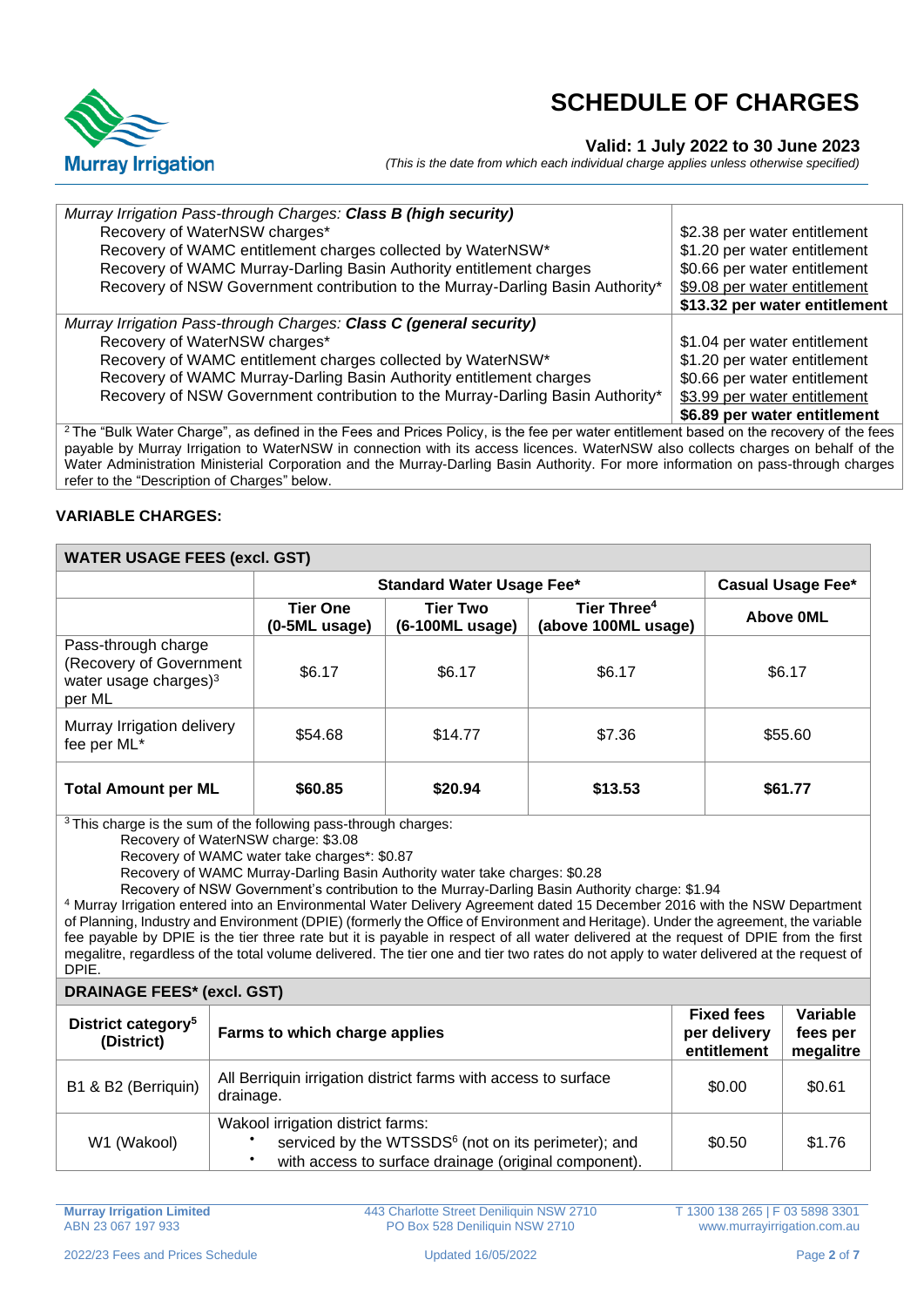

## **Valid: 1 July 2022 to 30 June 2023**

*(This is the date from which each individual charge applies unless otherwise specified)*

| W2 (Wakool)                    | Wakool irrigation district farms:<br>serviced by the WTSSDS (not on its perimeter); and<br>with access to surface drainage (original component).<br><b>OR</b><br>Wakool irrigation district farms:<br>serviced by the WTSSDS (on its perimeter); and<br>with access to surface drainage (upgraded component). | \$0.50 | \$1.76 |
|--------------------------------|---------------------------------------------------------------------------------------------------------------------------------------------------------------------------------------------------------------------------------------------------------------------------------------------------------------|--------|--------|
| W3 (Wakool)                    | Wakool irrigation district farms:<br>serviced by the WTSSDS (on its perimeter); and<br>with access to surface drainage (original component).<br><b>OR</b><br>Wakool irrigation district farms:<br>not serviced by the WTSSDS; and<br>with access to surface drainage (upgraded component).                    | \$0.25 | \$1.12 |
| W4 (Wakool)                    | Wakool irrigation district farms:<br>not serviced by the WTSSDS; and<br>with access to surface drainage (original component).<br>OR.<br>Wakool irrigation district farms:<br>serviced by the WTSSDS (not on its perimeter); and<br>without access to surface drainage.                                        | \$0.50 | \$1.29 |
| W5 (Wakool)                    | Wakool irrigation district farms:<br>serviced by the WTSSDS (on its perimeter); and<br>without access to surface drainage.                                                                                                                                                                                    | \$0.25 | \$0.65 |
| W6 (Wakool)                    | Wakool irrigation district farms:<br>not serviced by the WTSSDS; and<br>without access to surface drainage                                                                                                                                                                                                    | \$0.00 | \$0.30 |
| Operations on T: 1300 138 265. | <sup>5</sup> Surface and sub-surface drainage categories. The district category is available on your account or by contacting Customer                                                                                                                                                                        |        |        |

<sup>6</sup> Wakool-Tullakool Sub-surface Drainage System.

### **OTHER CHARGES (IRRIGATION & DOMESTIC CUSTOMERS):**

| <b>Charge Name</b>                                                                                                                                                                                                                     | Amount                |  |
|----------------------------------------------------------------------------------------------------------------------------------------------------------------------------------------------------------------------------------------|-----------------------|--|
| <b>OUTLET DISCONNECTION AND CONNECTION FEES* (incl. GST)</b>                                                                                                                                                                           |                       |  |
| Disconnection fee                                                                                                                                                                                                                      |                       |  |
| Pipe outlet (metered and unmetered)                                                                                                                                                                                                    | \$312.76 per outlet   |  |
| Dethridge outlet                                                                                                                                                                                                                       | \$457.37 per outlet   |  |
| Compliant outlet (to ATS 4747)                                                                                                                                                                                                         | \$1,484.20 per outlet |  |
| Connection fee – Generally, these fees are charged at a rate of at least \$15,000 per outlet, depending on meter<br>type. However, the fee will be determined based on the recovery of reasonable costs at the time of the connection. |                       |  |
| <b>ACCREDITED ESCAPE FLOWS (excl. GST)</b>                                                                                                                                                                                             |                       |  |
| Fee for delivery of ordered escape flows by WaterNSW*                                                                                                                                                                                  | \$4.40 per megalitre  |  |
| A minimum annual fee of \$440,000 applies.                                                                                                                                                                                             |                       |  |
|                                                                                                                                                                                                                                        |                       |  |
|                                                                                                                                                                                                                                        |                       |  |
|                                                                                                                                                                                                                                        |                       |  |
|                                                                                                                                                                                                                                        |                       |  |
|                                                                                                                                                                                                                                        |                       |  |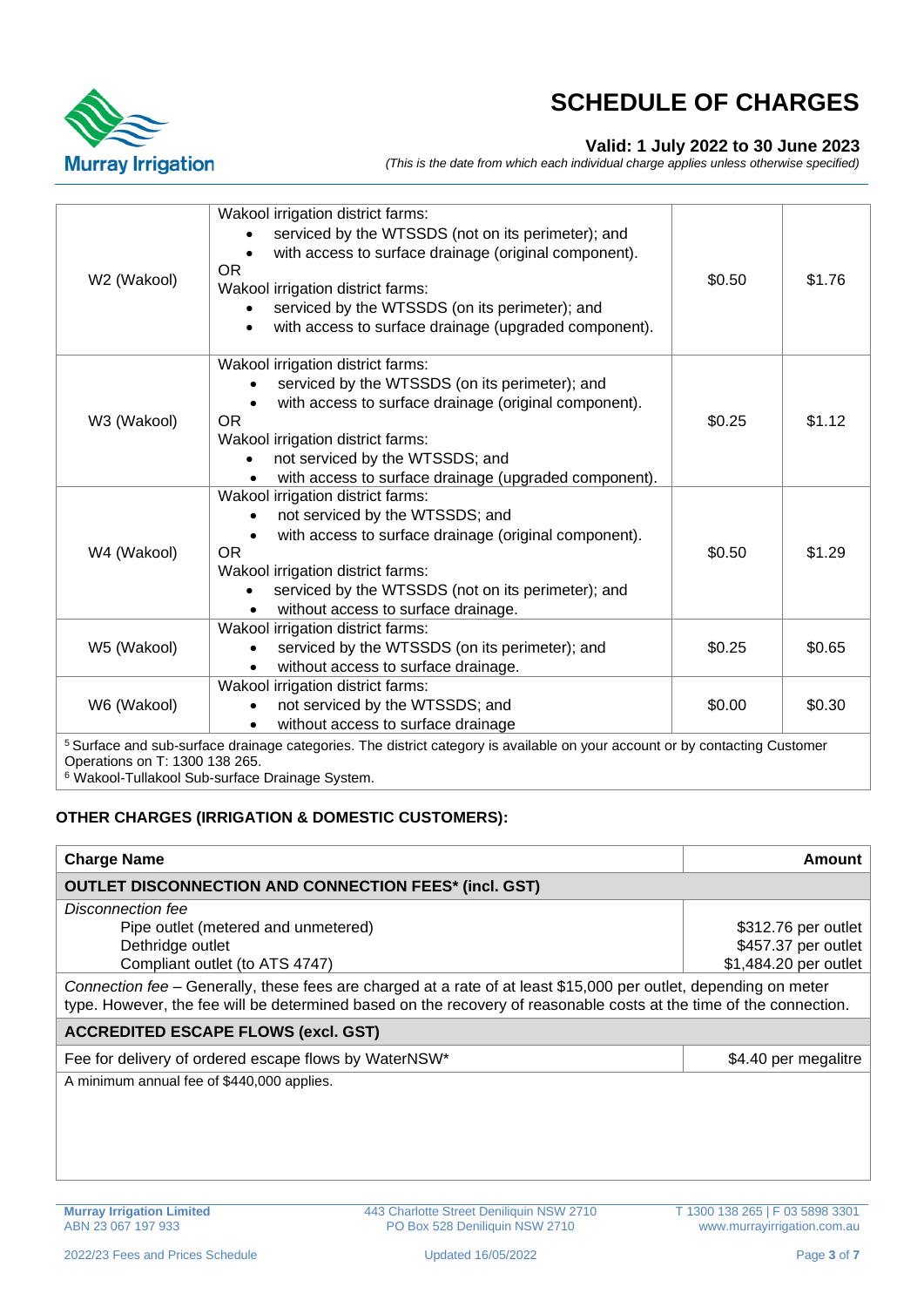

### **Valid: 1 July 2022 to 30 June 2023**

*(This is the date from which each individual charge applies unless otherwise specified)*

| <b>HYDROELECTRICITY FLOWS (excl. GST)</b>                                                                                                                                                                                                                            |                                                                                                                                                        |
|----------------------------------------------------------------------------------------------------------------------------------------------------------------------------------------------------------------------------------------------------------------------|--------------------------------------------------------------------------------------------------------------------------------------------------------|
| Fee for making water available to a hydroelectric power station facility<br>Fixed fee per annum PLUS<br>Variable fee, payable ONLY IF the hydroelectric power station facility meets the<br>minimum annual energy generation threshold agreed with Murray Irrigation | \$63,753.66 per annum<br>1.5% of the total annual<br>revenue resulting from<br>the generation and sale<br>of electricity at the<br>hydroelectric power |
|                                                                                                                                                                                                                                                                      | station facility                                                                                                                                       |
| <b>TERMINATION FEE*</b>                                                                                                                                                                                                                                              |                                                                                                                                                        |
| The general termination fee is calculated as 10 times the sum of the:                                                                                                                                                                                                |                                                                                                                                                        |

- the annual fixed fee per delivery entitlement terminated; and
- the annual fixed fee per drainage right terminated,

plus GST. An additional termination fee relating to any irrigation infrastructure used exclusively by the terminating customer is added to this amount, if applicable.

#### **CREDIT CARD SURCHARGE**

A 0.9% surcharge applies to amounts over \$200 for payments made by credit card.

#### **INTEREST CHARGES**

Interest will be applied to any fees and charges that remain outstanding after the due date. The interest rate, as per section 356 of the *Water Management Act 2000* (NSW), is:

- in respect of the period from 1 January to 30 June in any year the rate that is 6% above the cash rate last published by the Reserve Bank of Australia before that period commenced; and
- in respect of the period from 1 July to 31 December in any year the rate that is 6% above the cash rate last published by the Reserve Bank of Australia before that period commenced.

Further details can be found in Murray Irrigation's Debt Management Procedure, located in the Fees and Prices section of our website.

#### **GENERAL INFORMATION:**

#### **HOW MURRAY IRRIGATION'S PASS-THROUGH CHARGES ARE DETERMINED**

*Recovery of WaterNSW bulk water charges – fixed and variable*

Murray Irrigation sets these charges to recover WaterNSW charges at the amount set by the Independent Pricing and Regulatory Tribunal of NSW (**IPART**). IPART sets these charges every four years via a public consultation process. It updates these charges annually to reflect changes in the consumer price index.

#### *Recovery of Water Administration Ministerial Corporation charge – fixed and variable*

Murray Irrigation sets these charges to recover Water Administration Ministerial Corporation charges at the amount set by IPART. IPART sets these charges every four years via a public consultation process. It updates these charges annually during this period to reflect changes in the consumer price index and changes in demand for WaterNSW's services.

**Murray Irrigation Limited** ABN 23 067 197 933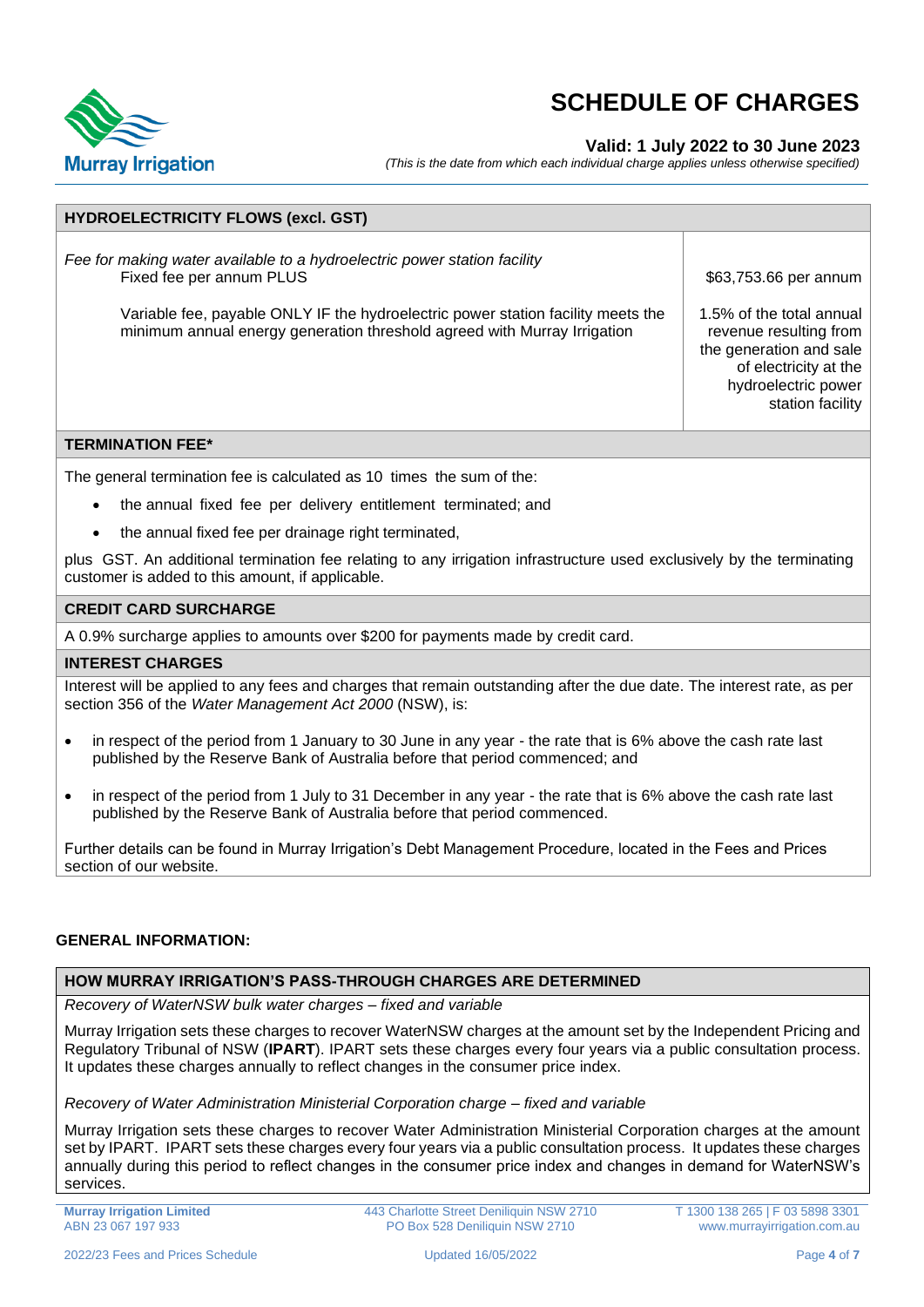

### **Valid: 1 July 2022 to 30 June 2023**

*(This is the date from which each individual charge applies unless otherwise specified)*

#### *Recovery of NSW Government contribution* to the Murray-Darling Basin Authority *– fixed and variable*

Murray Irrigation sets these charges to recover the NSW Government's contribution to funding the Murray-Darling Basin Authority to undertake activities under the Murray-Darling Basin Agreement at the amount set by IPART. IPART sets these government charges every four years via a public consultation process. It updates these government charges annually during this period to reflect changes in the demand for WaterNSW's services.

#### *Recovery of WaterNSW conveyance licence charge*

Murray Irrigation sets these charges to recover WaterNSW's conveyance licence charges at the amount specified by the NSW Minister for Water. The Minister sets these prices annually.

### **ISSUE OF INVOICES**

Murray Irrigation issues invoices for each customer's fees and charge quarterly. Annual charges are payable in four instalments, with each quarterly invoice containing one instalment. Variable fees and charges are payable on the invoice next issued after which they are incurred. As set out in Clause 7.1 of the Fees & Prices Policy, each fixed and variable fee and charge set out in this Schedule of Charges is payable by the date specified on the relevant invoice, unless a different date is identified for a particular fee or charge. Payments for invoices are typically due two months after the date of issue. If a customer foresees that they may have difficulty paying their account, they may contact Murray Irrigation prior to the due date to a discuss a suitable payment arrangement. More information is available in Murray Irrigation's Debt Management Procedure, available on the company's website.

#### **ENQUIRIES AND DISPUTE RESOLUTION**

If you have any questions or wish to dispute your invoice, please contact Customer Operations on T: 1300 138 265. Our dispute resolution process is set out in the debt management procedure and can be found on our website under Customers > Fees and Prices.

### **HOW MURRAY IRRIGATION'S FEES AND CHARGES ARE DETERMINED AND PARTICIPATION IN THIS PROCESS**

Murray Irrigation reviews all fees and service charges annually or as required, based on budget recommendations. Generally, fixed fees and charges are determined to recover the cost of maintaining and operating Murray Irrigation's irrigation infrastructure. All service requests, including connection or disconnection works, are generally determined to recover the cost of the activity. Customers can participate in the charge review process through customer meetings, season briefings and focus groups that are held periodically throughout each season.

| <b>DESCRIPTION OF CHARGES</b>                   |                                                                                                                                                                                                                                                                                                                                                 |  |
|-------------------------------------------------|-------------------------------------------------------------------------------------------------------------------------------------------------------------------------------------------------------------------------------------------------------------------------------------------------------------------------------------------------|--|
| Charge                                          | Description of the infrastructure service to which the charge relates                                                                                                                                                                                                                                                                           |  |
| <b>Accredited Escapes Flows</b>                 | Murray Irrigation entered into an Escapes Flows Agreement dated 10 September 2018<br>with WaterNSW. The fee covers water delivered by Murray Irrigation to accredited<br>escapes in accordance with delivery requests made by WaterNSW.                                                                                                         |  |
| Annual Account<br><b>Administration Fee</b>     | Covers the cost of account administration (including postage, printing and related<br>banking costs). Customers who elect to receive their invoices by email qualify for the<br>online account administration fee. Customers who do not qualify for the online account<br>administration fee are charged the manual account administration fee. |  |
| Annual Asset Maintenance<br>Renewal Reserve Fee | This fee has been separated out from the Delivery Entitlement Fee. This fee is based<br>on delivery entitlements held by customers and is collected for the purposes of<br>funding civil and mechanical replacement, upgrade and maintenance of Murray<br>Irrigation's water delivery infrastructure.                                           |  |
| <b>Annual Delivery Entitlement</b><br>Fee       | The recovery of costs (whether recurrent or capital) incurred by Murray Irrigation in<br>relation to the provision of a right of access to Murray Irrigation's irrigation infrastructure<br>for the costs of operation and management of all systems.                                                                                           |  |

443 Charlotte Street Deniliquin NSW 2710 PO Box 528 Deniliquin NSW 2710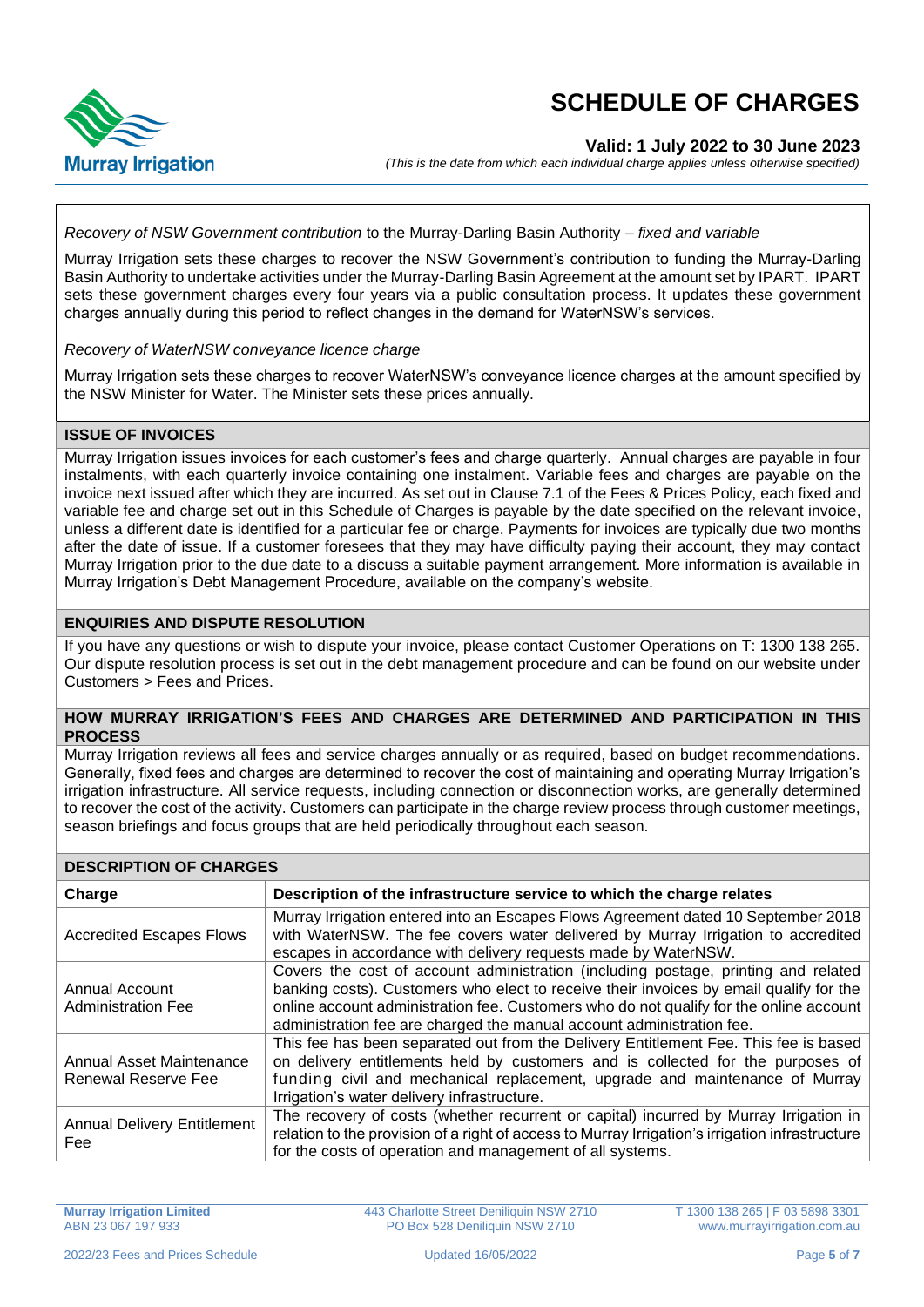

## **Valid: 1 July 2022 to 30 June 2023**

*(This is the date from which each individual charge applies unless otherwise specified)*

| <b>Annual Landholding Access</b><br>Fee                                                                                            | Charge for continued physical access to, operation and maintenance of Murray<br>Irrigation's irrigation network.<br>Customers who are classified as domestic customers in accordance with the<br>Fees and Prices Policy are charged at the domestic customer rate.<br>Customers who have entered a Domestic Water Supply Contract with Murray<br>Irrigation and do not hold any water entitlements or delivery entitlements are<br>charged at the Domestic Water Supply Contract rate.<br>Customers who hold water entitlements or delivery entitlements, and who are<br>not domestic customers, are charged at the irrigation customer rate.                                            |
|------------------------------------------------------------------------------------------------------------------------------------|------------------------------------------------------------------------------------------------------------------------------------------------------------------------------------------------------------------------------------------------------------------------------------------------------------------------------------------------------------------------------------------------------------------------------------------------------------------------------------------------------------------------------------------------------------------------------------------------------------------------------------------------------------------------------------------|
|                                                                                                                                    |                                                                                                                                                                                                                                                                                                                                                                                                                                                                                                                                                                                                                                                                                          |
| <b>Annual Network Access</b><br>Fee                                                                                                | The "Network Access Fee", as defined in the Fees and Prices Policy, comprises the<br>combination of the Fixed Fees of Annual Landholding Access Fee, Annual Outlet Fee,<br>Annual Delivery Entitlement Fee, Asset Maintenance and Renewal Reserve Fee and<br>Annual Account Administration Fee.                                                                                                                                                                                                                                                                                                                                                                                          |
| <b>Annual Outlet Fee</b>                                                                                                           | The recovery of costs for the operation and maintenance of the connection point<br>between the customer's works and Murray Irrigation's works. These costs vary due to<br>the different specifications of different outlets:<br>Extra-large irrigation outlet - high flow outlets (>15ML/day)<br>Large irrigation outlet - dethridge outlet (all forms except half-wheel), metered<br>pipe >300mm or other high flow outlet<br>Small irrigation outlet - dethridge half-wheel or metered pipe outlet (300mm or<br>less)<br>The large irrigation outlet fee (domestic customers with entitlements) applies<br>to Community Associations with a dethridge outlet or other high flow outlet |
| Casual Usage Fee                                                                                                                   | The delivery of water in a season in excess of 120 percent of delivery entitlements<br>held. These charges are not tiered. Customers have the ability to avoid or minimise<br>the casual water usage fee through annual transfers of delivery entitlements or (where<br>applicable) consolidation of water allocation accounts.                                                                                                                                                                                                                                                                                                                                                          |
| Outlet Disconnection,                                                                                                              | Charge for disconnecting or connecting (as applicable) a physical connection between                                                                                                                                                                                                                                                                                                                                                                                                                                                                                                                                                                                                     |
| <b>Connection Fees</b>                                                                                                             | the customer's works and Murray Irrigation's works.                                                                                                                                                                                                                                                                                                                                                                                                                                                                                                                                                                                                                                      |
| Drainage Fee                                                                                                                       | Charge for access to Murray Irrigation's drainage network for the customer to remove<br>excess water from their property. These fees vary for different irrigation districts<br>because:<br>they reflect a different level of government and landholder contributions to the<br>$\bullet$<br>relevant drainage scheme for each irrigation district; and<br>for Wakool districts, they also incorporate a component for the operation and<br>$\bullet$<br>maintenance of the WTSSDS.<br>Each landholding can only fall into one irrigation district category, and so will<br>only be subject to the drainage fees applying to that irrigation district category.                          |
| Murray Irrigation Delivery<br>Fee                                                                                                  | Charge for delivery of water to the customer under a delivery entitlement.                                                                                                                                                                                                                                                                                                                                                                                                                                                                                                                                                                                                               |
| Murray Irrigation Pass-<br>through charge: Recovery<br>of NSW Government<br>contribution to the Murray-<br>Darling Basin Authority | Recovers the cost of the NSW Government's contribution to the Murray-Darling Basin<br>Authority for costs related to the Murray-Darling Basin Agreement.                                                                                                                                                                                                                                                                                                                                                                                                                                                                                                                                 |
| Murray Irrigation Pass-<br>through charge: Recovery<br>of Water Administration<br><b>Ministerial Corporation</b><br>charge         | Recovers the cost of the Water Administration Ministerial Corporation charge.                                                                                                                                                                                                                                                                                                                                                                                                                                                                                                                                                                                                            |
| Murray Irrigation Pass-<br>through charge: Recovery<br>of WaterNSW bulk water<br>charges                                           | Recovers the costs of on-river (bulk) water services provided by WaterNSW.                                                                                                                                                                                                                                                                                                                                                                                                                                                                                                                                                                                                               |